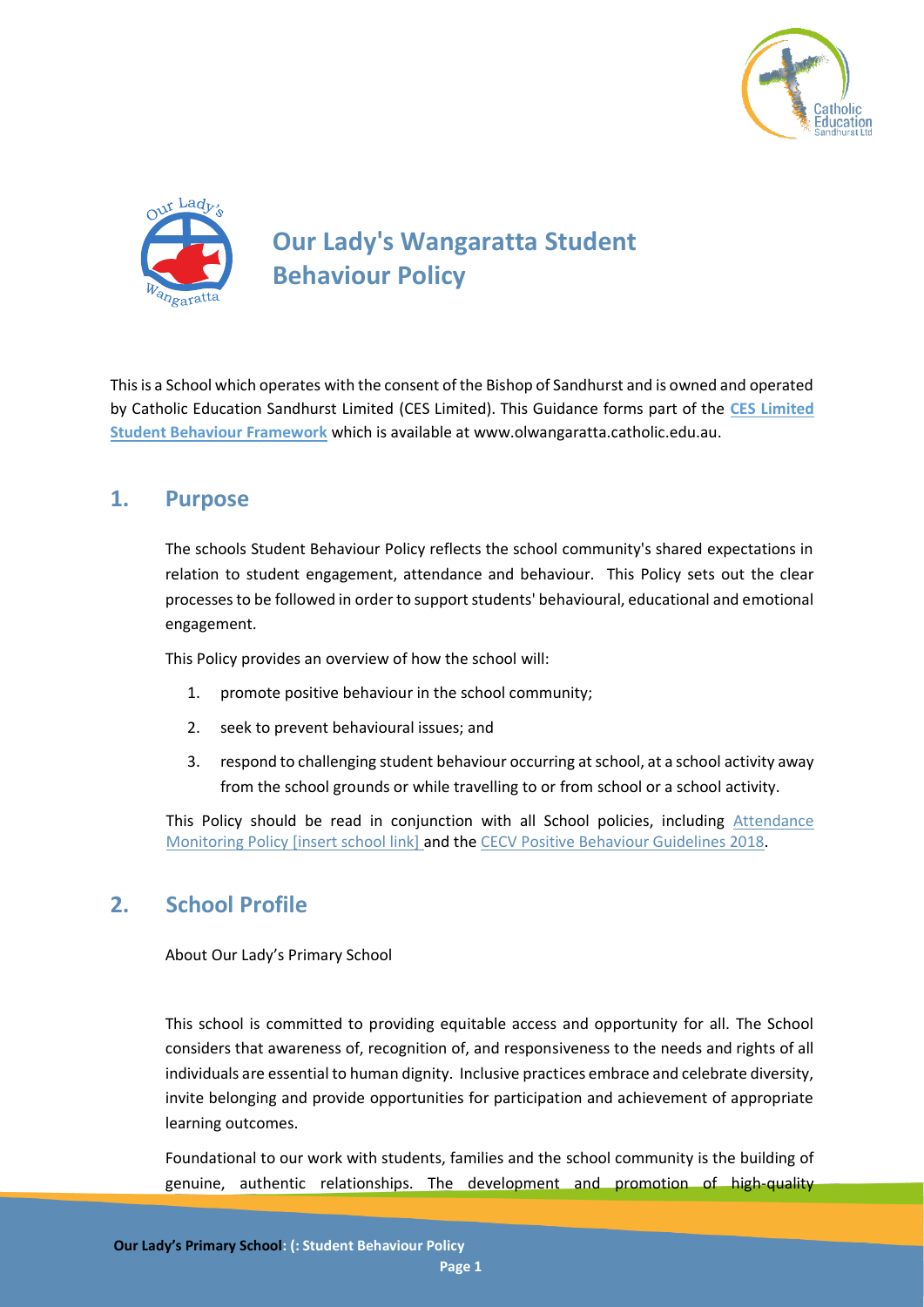relationships are responsibilities shared by all members of the school community. All teachers, students, families, parishes and the wider community contribute to fostering life-affirming relationships that recognise and support the inherent dignity of each person.

## **3. Rationale**

### *[*

At this school we strive to provide an inclusive education which values diversity and celebrates difference. Diversity is enacted through a pedagogy of inclusion and a commitment to uphold the rights of all to be welcomed, valued, acknowledged and actively engaged in education. Our learning community is committed to processes that support all students to make optimal progress and respect the rights of all students to learn in a positive and supportive environment. We seek to provide successful participation and to intervene as early as possible when students are not actively engaged in learning. Student behaviour is linked to the quality of the learning experiences. Purposeful, authentic, and relevant learning experiences that are of a sufficiently challenging yet achievable standard maximise positive behaviour.

### **4. Vision**

Christ-centred Catholic education providing excellent, inclusive and contemporary schooling.

## **5. Mission**

#### *].*

This school is committed to providing educational opportunities that actively welcome, engage, inspire and challenge all students to learn in a safe and enlivening Catholic environment.

## **6. Aims**

Our school is a community that exemplifies the Gospel values of love, forgiveness, justice and truth. Our school community recognises that everyone has the right to be respected, to feel safe and be safe and, in turn, our school community acknowledges each member's own obligation to behave responsibly. This Policy is intended to guide our school's actions. It has been developed in consultation with the school community and seeks to prioritise respectful relationships and safety in response to the rights and needs of all members of the school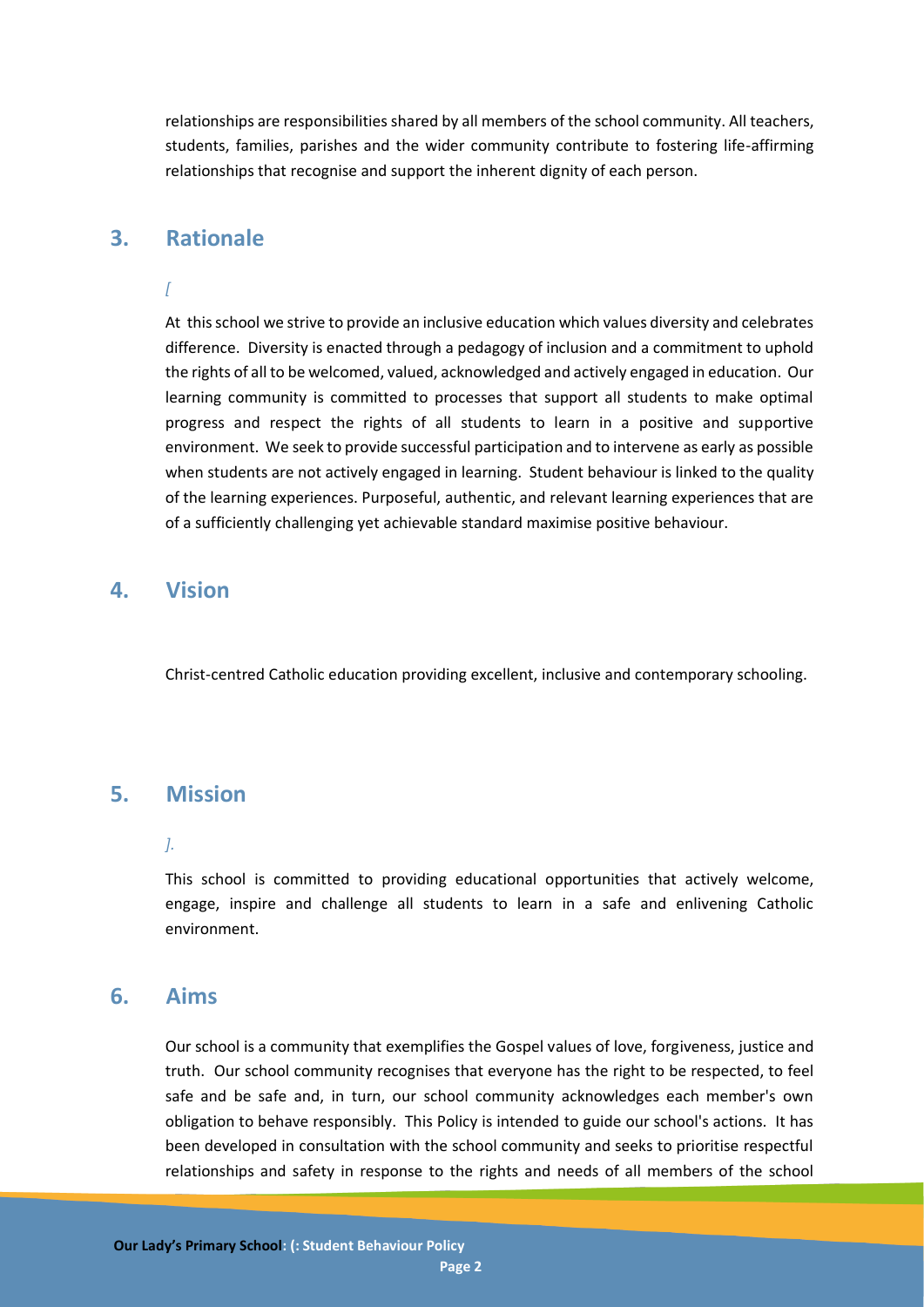community. A safe and supportive environment respects the rights of all students to learn, the rights of all teachers to teach and the rights of all members of the school community to be safe. Every person at the school has a right to feel safe, to be happy and to learn. Therefore, our school aims:

- 1. to promote the values of honesty, fairness and respect for others;
- 2. to acknowledge the worth of all members of the community and their right to work and learn in a positive environment;
- 3. to maintain good order and harmony;
- 4. to affirm cooperation as well as responsible independence in learning; and
- 5. to foster self-discipline and to develop responsibility for one's own behaviour.

## **7. Principles**

This school strives to build a safe and positive school environment that is guided by Gospel values and honours the dignity of the individual, the family and the school.

The development and promotion of high-quality relationships are responsibilities shared by all members of the school community. Teachers, students, families, parish members and the wider community contribute to and share in the responsibility to foster life-affirming relationships that recognise and support the inherent dignity and safety of each person. Members of the school community are expected to contribute to the mission and vision of the school and to understand their rights and acknowledge their obligation to behave responsibly.

As a provider of Catholic education, the school Principal will consider the need for the school community to represent and conform with the doctrines, beliefs and principles of the Catholic faith when making decisions regarding matters of school administration, including enrolment. Pupils and families who are members of other faiths are warmly welcomed at our schools. However, the school reserves its right to exercise its administrative discretion in appropriate circumstances, where it is necessary to do so to avoid injury to the religious sensitivities of the Catholic school community.

It is vitally important that the school is made aware of each child's individual circumstances and how these may impact upon his or her physical, functional, emotional or educational needs, particularly where the school is required to provide additional support to the child.

## **8. Definitions**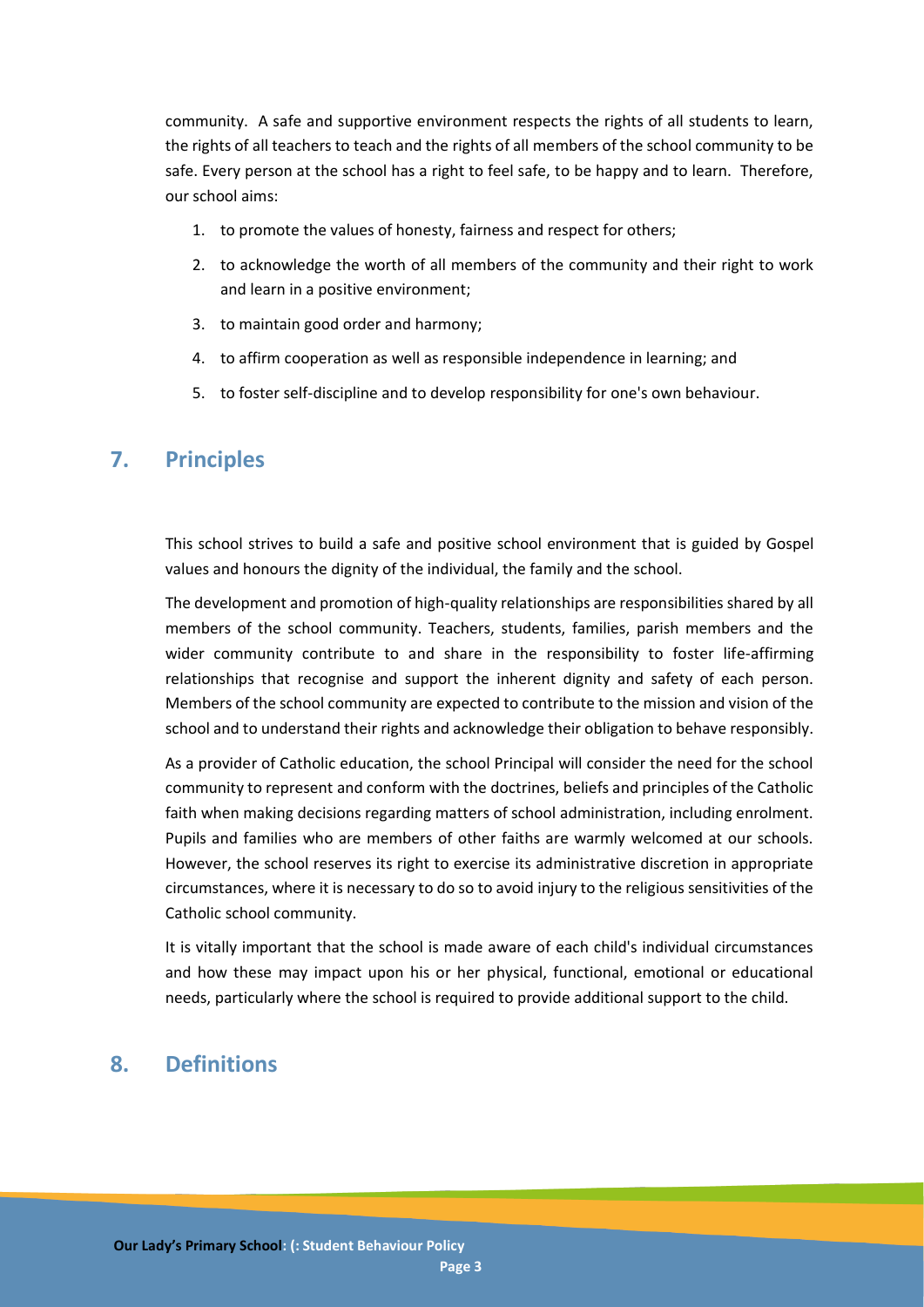| <b>At Risk behaviour</b>      | Any behaviour that has the potential to cause harm or injury to<br>self or others. This includes physical, emotional or psychological<br>harm.                                                                                                                                                                                                                                                     |
|-------------------------------|----------------------------------------------------------------------------------------------------------------------------------------------------------------------------------------------------------------------------------------------------------------------------------------------------------------------------------------------------------------------------------------------------|
| <b>Behaviour</b>              | The way in which one acts or conducts oneself, especially<br>towards others. In general terms, it can be considered to be<br>anything we say or do.                                                                                                                                                                                                                                                |
| <b>Behaviour of concern</b>   | May include behaviour that could labelled as inappropriate or<br>unacceptable, including bullying, harassment and victimisation.                                                                                                                                                                                                                                                                   |
|                               | Is anything a person does or says which is likely to limit or deny<br>access to regular school routines and activities.                                                                                                                                                                                                                                                                            |
|                               | Is anything a person does or says which causes stress, worry, risk<br>of or actual harm to others.                                                                                                                                                                                                                                                                                                 |
|                               | Is anything a person does or says of such intensity, frequency or<br>duration that the physical safety of the person or others is<br>impacted.                                                                                                                                                                                                                                                     |
|                               | Unacceptable or inappropriate behaviour can take place in<br>different environments and mediums, e.g; sporting field, school<br>yard, bus, line, classroom online, via social media, writing,<br>drawing, or gesture.                                                                                                                                                                              |
| <b>Behaviour support</b>      | The educational support a student receives from the school in<br>order to learn and maintain identified appropriate behaviour.                                                                                                                                                                                                                                                                     |
| <b>Bullying</b>               | A broad concept which may generally be characterised<br>as offensive, intimidating, malicious or insulting behaviour, an<br>abuse or misuse of power through means that undermine,<br>humiliate, denigrate or injure the recipient. Bullying generally<br>involves a series or pattern of events in which one individual has<br>demonstrated unacceptable behaviour towards another<br>individual. |
| <b>Criminal offences</b>      | Behaviour that may be serious enough to constitute a criminal<br>offence. If an offence has been or may have been committed,<br>these concerns will be reported to the police or other authorities,<br>as appropriate.                                                                                                                                                                             |
| <b>Discriminatory conduct</b> | Conduct whereby an individual is treated less favourably on the<br>basis of a relevant attribute, including their sex, race, sexual<br>orientation, age, disability, religion or belief or gender<br>reassignment. Such action may constitute discriminatory<br>conduct that is contrary to Commonwealth and Victorian anti-<br>discrimination legislation.                                        |
| <b>Expected behaviour</b>     | Behaving in a manner that is suitable for a public gathering,<br>respecting the other members of the forum (class, meeting, and<br>assembly, gathering) and treating others as you would wish to be<br>treated. In general, appropriate behaviour is any behaviour that<br>contributes to the positive learning environment and aligns with<br>school rules and behavioural expectations.          |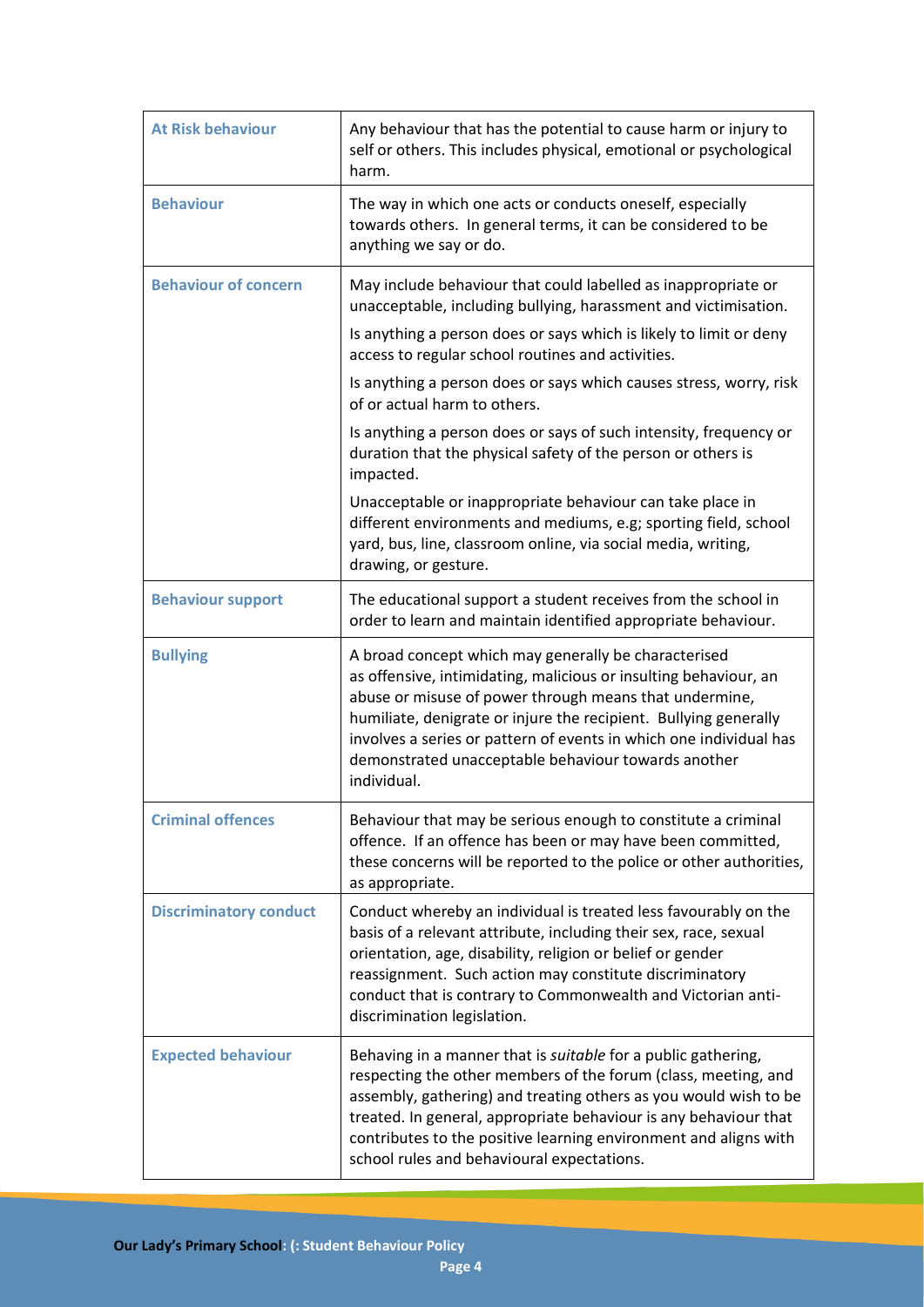| <b>Student</b> | A person enrolled at a Sandhurst Catholic School.                                                                                                                                                                 |
|----------------|-------------------------------------------------------------------------------------------------------------------------------------------------------------------------------------------------------------------|
| <b>SWPBS</b>   | School - Wide Positive Behaviour Support is a broad range of<br>systematic and individualise strategies for achieving important<br>social and learning outcomes in schools while preventing<br>problem behaviour. |

## **9. Legislative Context**

The *Education Training and Reform Regulations 2017* (Vic.) (sec 4 cl 12) outlines the school's obligations to ensure that the care, safety and welfare of all students attending the school. In discharging duty of care responsibilities, the school and teaching staff must exercise professional judgment to achieve a balance between ensuring that students do not face an unreasonable risk of harm and encouraging student independence and maximising learning opportunities. Non-teaching staff, volunteers and external providers must exercise judgment appropriate in the circumstances. The school must also comply with legislation related to Occupational Health and Safety for staff.

This document is informed by relevant Australian and Victorian legislation including:

- *Education and Training Reform Act 2006* (Vic.)
- *Education and Training Reform Regulations 2017* (Vic.)
- *Disability Discrimination Act 1992* (Cth)
- *Disability Standards for Education 2005* (Cth)
- *Equal Opportunity Act 2010* (Vic.)
- *Occupational Health and Safety Act 2004* (Vic.)

This document is also informed by the following resources:

- a) [Guidelines to the Minimum Standards and Requirements for School Registration](https://www.vrqa.vic.gov.au/Documents/schoolstandards.docx)
- b) [Australian Student Wellbeing Framework](https://studentwellbeinghub.edu.au/educators/framework/)
- c) [CECV Intervention Framework 2015](http://www.cecv.catholic.edu.au/publications/CECV-Intervention-Framework.pdf)
- d) [CECV Positive Behaviour Guidelines 2018](https://www.cecv.catholic.edu.au/getmedia/bc1d235d-9a98-4bb4-b3ac-84b50fa7c639/CECV-Positive-Behaviour-Guidelines_FINAL2.aspx?ext=.pdf)

## **10. Shared Behaviour Expectations/Code of Conduct**

The School recognises the importance of providing clear guidance and expectations which are applicable to all members of the school community.

The table below sets out the School's expectations for its students, parents and staff.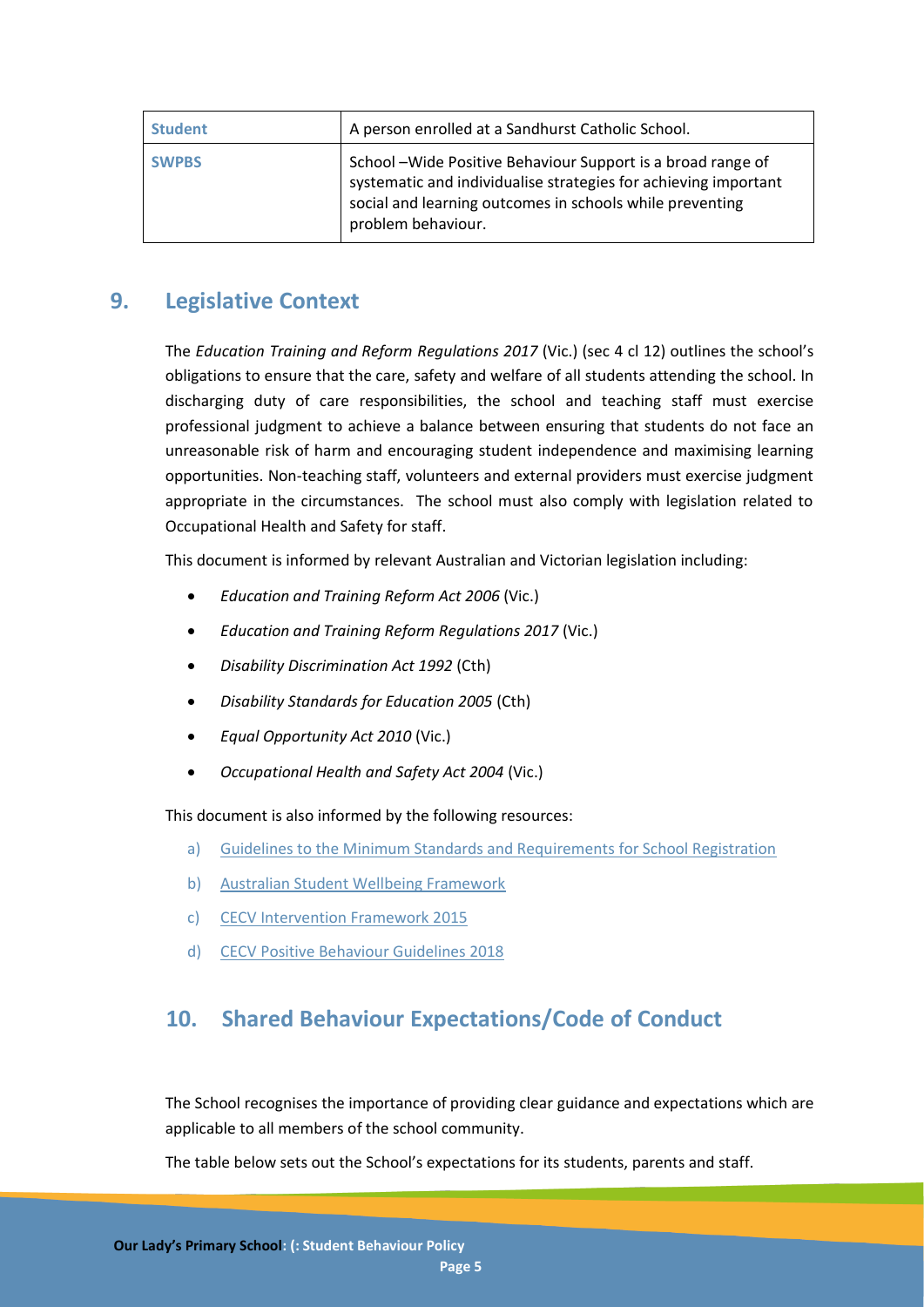|    | <b>Students are expected to:</b>                                                                                                                                                                                                                                                                  | <b>Parents/Carers are</b><br>expected to:                                                                                                                                                                                                                                                                                                                                                                      | <b>Principals/Teachers &amp; Staff</b><br>will:                                                                                                                                                                                                                                         |
|----|---------------------------------------------------------------------------------------------------------------------------------------------------------------------------------------------------------------------------------------------------------------------------------------------------|----------------------------------------------------------------------------------------------------------------------------------------------------------------------------------------------------------------------------------------------------------------------------------------------------------------------------------------------------------------------------------------------------------------|-----------------------------------------------------------------------------------------------------------------------------------------------------------------------------------------------------------------------------------------------------------------------------------------|
| 1. | take responsibility for their<br>learning and have high<br>expectations in themselves<br>that they can learn                                                                                                                                                                                      | have high expectations of<br>their child's behaviour and<br>have an understanding of the<br>school's behavioural<br>expectations                                                                                                                                                                                                                                                                               | promote positive reinforcement<br>and enhance student self-esteem<br>by having a planned approach for<br>recognising and responding to<br>appropriate behaviour                                                                                                                         |
| 2. | model the school's core<br>values of respect, endeavour,<br>communication, trust and<br>teamwork                                                                                                                                                                                                  | communicate with the school<br>in regards to their child's<br>circumstances                                                                                                                                                                                                                                                                                                                                    | deliver an inclusive and<br>comprehensive curriculum which<br>promotes positive behaviours and<br>emphasises the well-being of<br>every child focusing on pro-social<br>behaviours                                                                                                      |
| 3. | take responsibility for their<br>own behaviour and the<br>impact of their behaviour on<br>others                                                                                                                                                                                                  | cooperate with the school by<br>assisting in the development<br>and enforcement of strategies<br>to address individual needs                                                                                                                                                                                                                                                                                   | employ whole school and<br>classroom practices to establish a<br>climate in which appropriate<br>behaviour is the norm for all<br>students and focus on the<br>implementation of preventative<br>and early intervention strategies<br>to deal with attendance and<br>behavioural issues |
| 4. | comply with this policy and<br>work with teachers and<br>parents in developing<br>strategies to improve<br>outcomes to:<br>1. obey all<br>reasonable<br>requests of<br>staff;<br>2. respect the<br>rights of<br>others to be<br>safe and<br>learn; and<br>3. respect the<br>property of<br>others | provide complete, accurate<br>and up to date information<br>when completing an<br>enrolment form and supply<br>the school, prior to<br>enrolment, with any<br>additional information as may<br>be requested, including<br>copies of documents such as<br>medical/specialist reports<br>(where relevant to the child's<br>schooling), reports from<br>previous schools, court orders<br>or parenting agreements | implement intervention strategies<br>to deal with attendance and<br>behavioural issues                                                                                                                                                                                                  |
| 5. |                                                                                                                                                                                                                                                                                                   | comply with the school's<br>behavioural aims and the<br>school's Code of Conduct and<br>support the school in<br>upholding prescribed<br>standards of dress,<br>appearance and behaviour, in<br>accordance with the terms of<br>a child's enrolment at the<br>school                                                                                                                                           | consistently apply this policy<br>through a shared collegiate<br>understanding and only exclude<br>students in extreme<br>circumstances                                                                                                                                                 |
| 6. |                                                                                                                                                                                                                                                                                                   | acknowledge and understand<br>that unacceptable behaviour<br>by a child, or repeated<br>behaviour by a parent or<br>guardian that in the school's                                                                                                                                                                                                                                                              | plan for the professional<br>development needs of all staff to<br>enable them to develop and<br>maintain positive relationships<br>with their students                                                                                                                                  |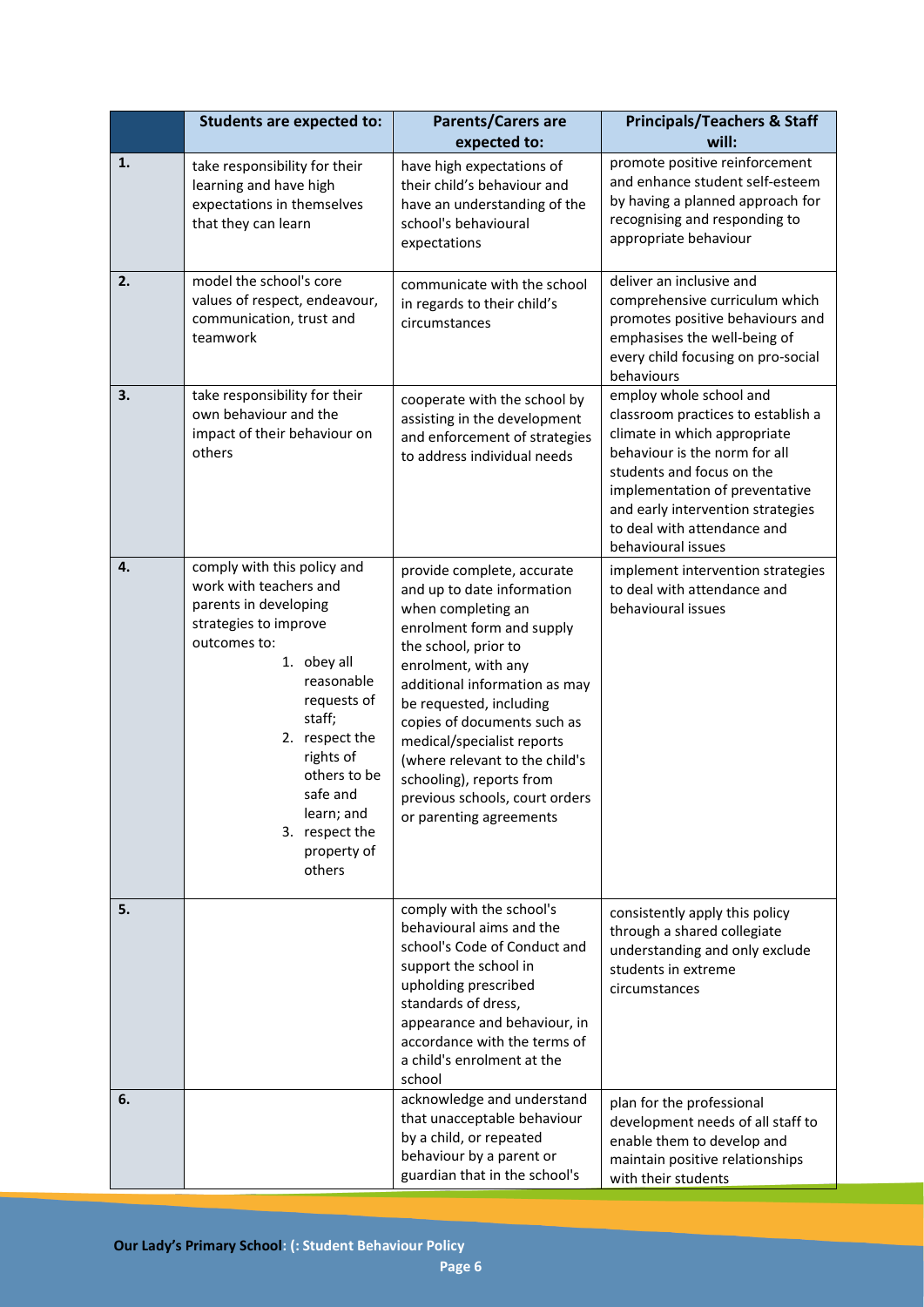|  | view is unacceptable and<br>damaging to the partnership<br>between parent/guardian and<br>school, may result in<br>suspension or termination of<br>the child's enrolment |                                                                                                                                                                                                                                                        |
|--|--------------------------------------------------------------------------------------------------------------------------------------------------------------------------|--------------------------------------------------------------------------------------------------------------------------------------------------------------------------------------------------------------------------------------------------------|
|  |                                                                                                                                                                          | recognise that for some student's<br>additional support may be needed<br>in the form of staged responses<br>and ensure that staff are<br>committed to working with<br>families to reintegrate students in<br>an educational setting after<br>exclusion |

## **11. Shared Attendance Expectations**

Ensuring that students attend school each day is a shared expectation of all students, parents and the wider school community. See school's **Attendance Monitoring Policy**].

The table below sets out the School's shared attendance expectations for its students, parents and staff.

|    | <b>Students are expected to:</b>                                                                                                                                                      | <b>Parents/Carers are expected</b><br>to:                       | <b>Principals/Teachers &amp; Staff</b><br>will:                               |
|----|---------------------------------------------------------------------------------------------------------------------------------------------------------------------------------------|-----------------------------------------------------------------|-------------------------------------------------------------------------------|
| 1. | attend and be punctual for all<br>timetabled classes every day<br>that the school is open to<br>students                                                                              | ensure that their child's<br>enrolment details are correct      | proactively promote regular<br>attendance                                     |
| 2. | be prepared to participate fully<br>in lessons                                                                                                                                        | ensure their child attends<br>school regularly and punctually   | mark rolls accurately each<br>learning session                                |
| 3. | bring a note from their<br>parents/carers explaining an<br>absence/lateness if not advised<br>by parents through the<br>established school processes                                  | advise the school as soon as<br>possible when a child is absent | follow up on any unexplained<br>absences promptly and<br>consistently         |
| 4. | remain on the school premises<br>during school time unless they<br>have permission to leave from<br>the school from parents                                                           | account for all student<br>absences                             | identify trends via data analysis                                             |
| 5. | work with their teachers to<br>develop learning activities to be<br>included in any Student<br>Absence Learning Plan and to<br>be completed during a<br>prolonged absence from school | keep family holidays within<br>scheduled school holidays        | report attendance data in the<br>student report and school's<br>Annual Report |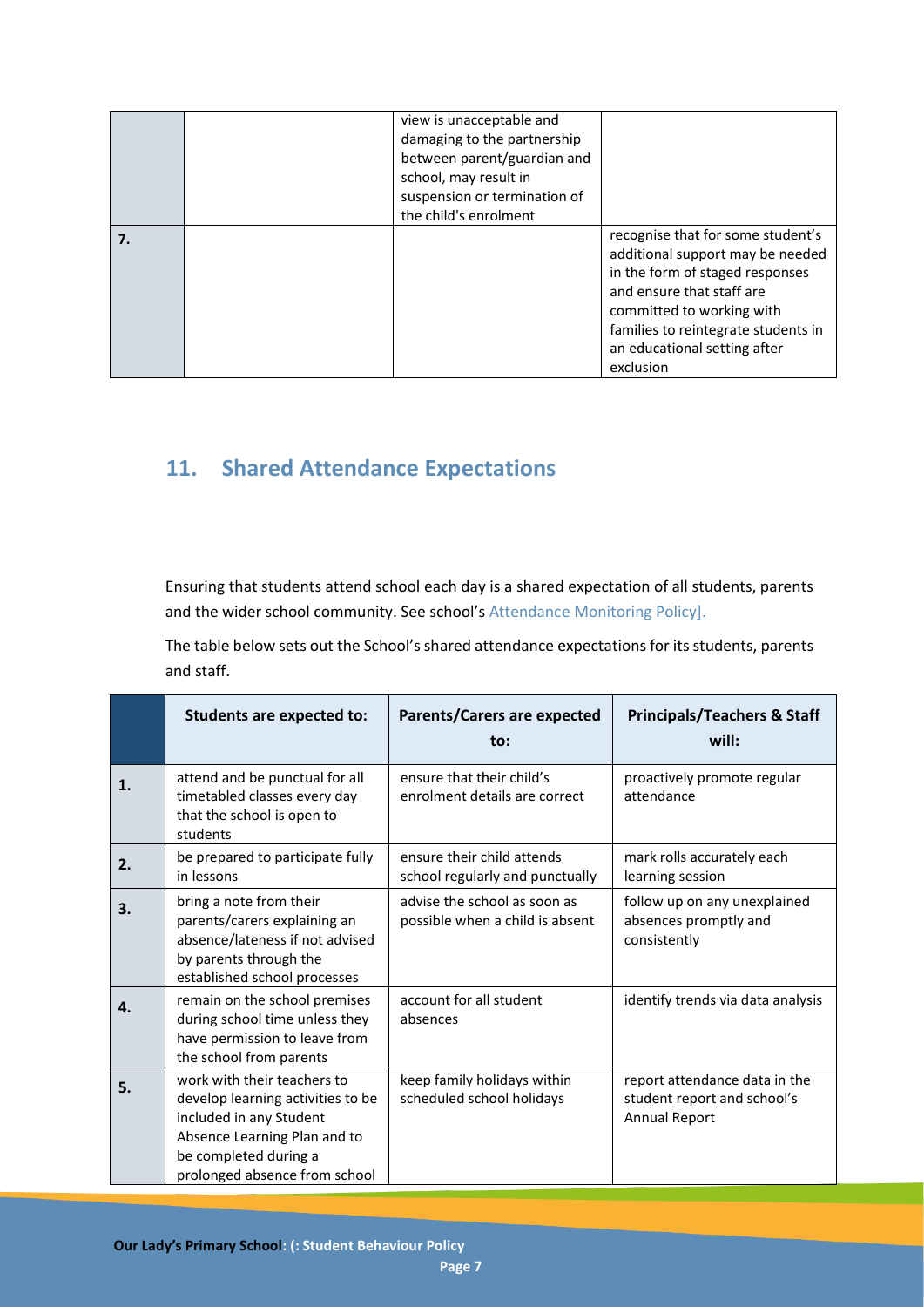|     | <b>Students are expected to:</b>                                                                                                                              | <b>Parents/Carers are expected</b><br>to:                                                                                                                                                                            | <b>Principals/Teachers &amp; Staff</b><br>will:                                                                                                                                                                                          |
|-----|---------------------------------------------------------------------------------------------------------------------------------------------------------------|----------------------------------------------------------------------------------------------------------------------------------------------------------------------------------------------------------------------|------------------------------------------------------------------------------------------------------------------------------------------------------------------------------------------------------------------------------------------|
| 6.  | work cooperatively with the<br>school to develop personal<br>attendance improvement goals<br>and strategies when their<br>attendance has been<br>inconsistent | support their child's learning<br>during absences and work with<br>the school to reintegrate<br>students or arrange distance<br>education after prolonged<br>absences                                                | support students whose<br>attendance is problematic by<br>developing 'Return to School'<br>plans and working with families<br>to implement individualised<br>strategies                                                                  |
| 7.  |                                                                                                                                                               | work cooperatively and<br>collaboratively with the school<br>to develop and implement<br>improvement strategies when<br>attendance has been<br>inconsistent due to reasons<br>deemed unsatisfactory by the<br>school | report lengthy or unexplained<br>absences to the Regional<br>Manager                                                                                                                                                                     |
| 8.  |                                                                                                                                                               |                                                                                                                                                                                                                      | work collaboratively with<br>parents and students to<br>develop an agreed Student<br>Absence Learning Plan when a<br>student will be absent from<br>school for an extended period<br>of time                                             |
| 9.  |                                                                                                                                                               |                                                                                                                                                                                                                      | convene a Program Support<br>Group meeting which is<br>attendance focused with<br>parents and students when a<br>student's attendance pattern is<br>of concern to the school                                                             |
| 10. |                                                                                                                                                               |                                                                                                                                                                                                                      | provide ongoing intensive<br>support for students if<br>communication with parents<br>has not been possible or if the<br>student's attendance pattern<br>continues to be irregular after<br>the initial Program Support<br>Group meeting |

## **12. School Action and Consequences**

Student engagement, regular attendance and positive behaviours will be supported through relationship based whole-school practices, as well as targeted and individualised support when required. Effective student behaviour changes and student behaviour support is enhanced through internally-based school support structures, and externally-based family, education, community and interagency partnerships. The school will apply a range of supports and measures to address student behaviour of concern. Where a student acts in breach of the behaviour standards of our school community, the school will institute a staged response, in accordance with the CECV Positive Support Guidelines, 2018. Where applicable, an incident report must be completed and provided to the Principal or relevant staff member.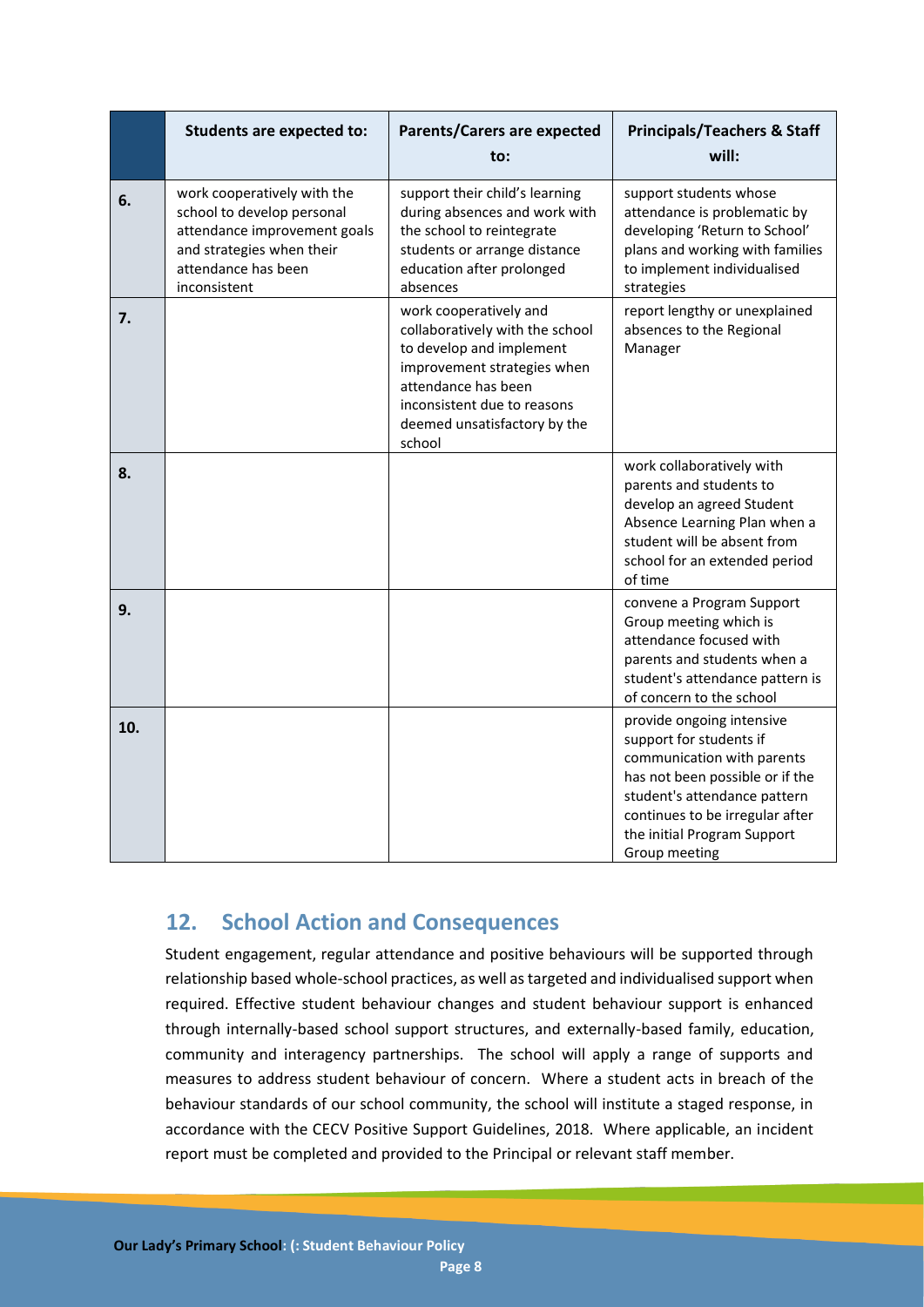#### **Positive reinforcement of appropriate behaviour**

#### **Tier 1: School-wide supports**

The school implements school-wide preventative and early intervention strategies and practices for all its students to support positive behaviours, including:

- 1. Establishing predictable, fair and democratic classrooms and school environments
- 2. Providing physical environments that are conducive to positive behaviours and effective engagement in learning
- 3. Ensuring student participation in the development and implementation of whole school expectations
- 4. Empowering students by creating opportunities to take responsibility and be involved in decision making
- 5. Monitoring attendance and academic progress of students with the view to recognising students at risk
- 6. Developing Personalised Learning Plans (PLP) in consultation with the Program Support Group (PSG) where appropriate for individual students

#### **Tier 2: Targeted supports**

In addition to Tier 1 supports, some students may require targeted interventions to meet behavioural standards, including irregular attendance. These students will be supported through a staged response, including:

- 7. Understanding the student's background and needs
- 8. Ensuring a clear understanding of expectations by both students and teachers
- 9. Providing consistent school and classroom environments
- 10. Scaffolding the student's learning program
- 11. Documentation of incidents relating to the management of student behaviours to inform decision making.
- 12. Revision of the Personalised Learning Plan (PLP)
- 13. Parent consultation via phone or interview
- 14. Support strategies that might assist the student to self-calm, such a quiet space or designated alternative area that they can go to if they are feeling overwhelmed
- 15. Case conferencing

#### **Tier 3: Intensive intervention**

*[*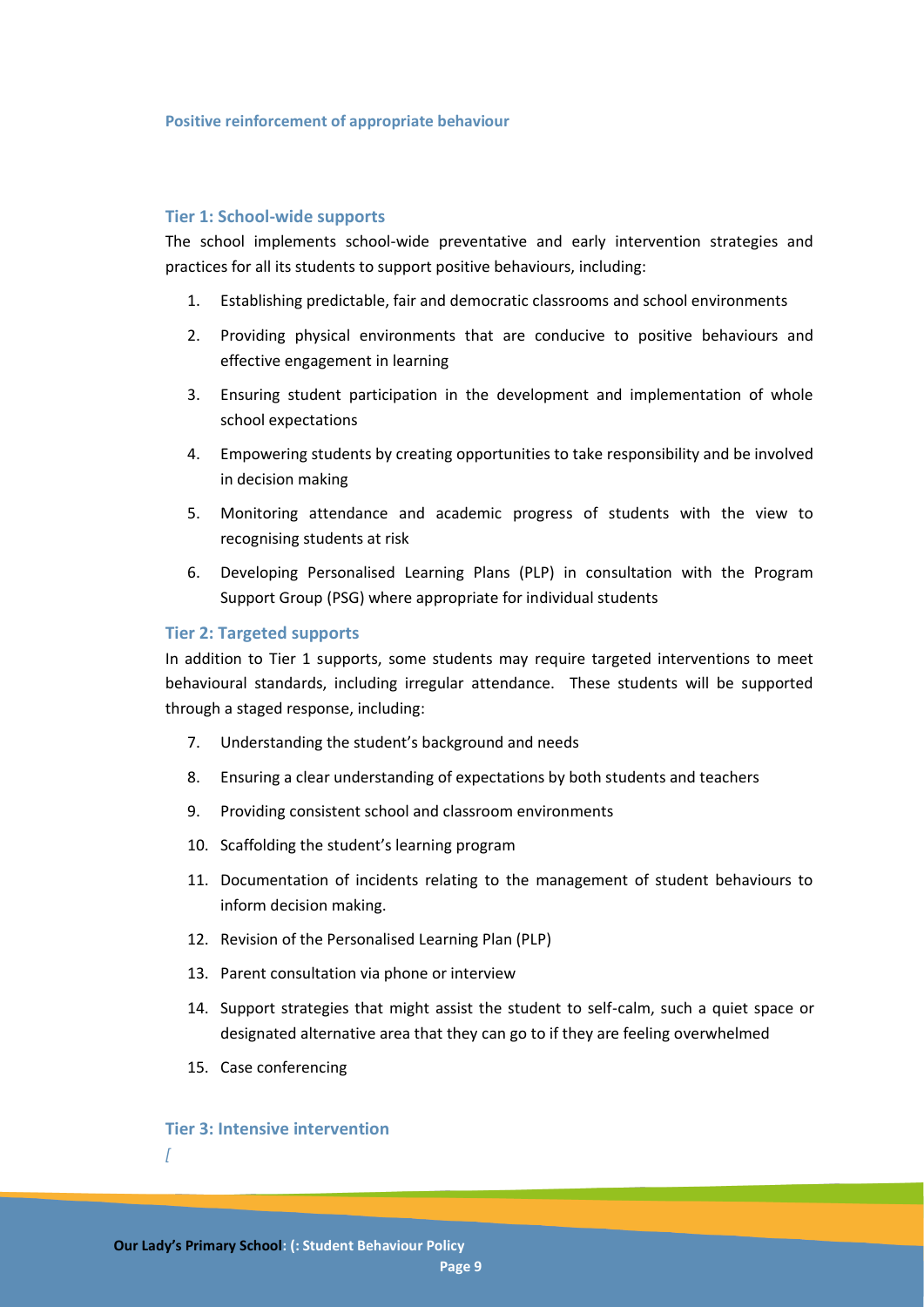### **Reducing unwanted behaviour and consequences for inappropriate student behaviour**

The school adopts a staged response to inappropriate behaviour and appropriate responses may take the form of:

- 16. Non-verbal warning e.g; eye contact / hand movement / shake of head
- 17. Verbal warning which identifies the misbehaviour followed by a 'do over' prompt providing student the opportunity to use expected behaviours
- 18. Changing student access to learning activity e.g; work on own, change groups, change location
- 19. Removing student access to learning activity e.g; take a break at your desk
- 20. Moving student from the room e.g; finish your work next door
- 21. Student required to stay back at end of class
- 22. Student required to complete work during recess / lunchtime

When concerns arise about a student's on-going behaviour or when a student is displaying consistent behaviour of concern, Our Lady's Primary School will implement a targeted response to identify and address the behaviour and teach replacement behaviour. This may involve the following support strategies:

- 23. Convening a Program Support Group (PSG) meeting involving parents/carers/Learning Diversity/Pastoral Wellbeing coordinator and the student where appropriate.
- 24. Developing/Revising a Personalised Learning Plan (PLP) or attendance plan
- 25. Development of a Behaviour Support Plan (BSP) and/or Safety Plan where appropriate for individual students
- 26. Referral to Catholic Education or external Health or Allied Health providers
- 27. Contact with the CES Limited Office

Disciplinary measures may be used as part of a staged response to behaviours of concern in combination with other engagement and support strategies to address the range of factors that may have contributed to the student's behaviour. Measures should always be proportionate to the nature of the behaviour, and are best used with support measures to identify and address causes of the behaviour. Disciplinary measures will be implemented in accordance with the CECV Positive Support Guidelines and may include:

- 1. Restorative practice
- 2. Withdrawal of privileges
- 3. Withdrawal from class activities for a specified period. Where appropriate, parents/carers will be informed of such withdrawals
- 4. Detention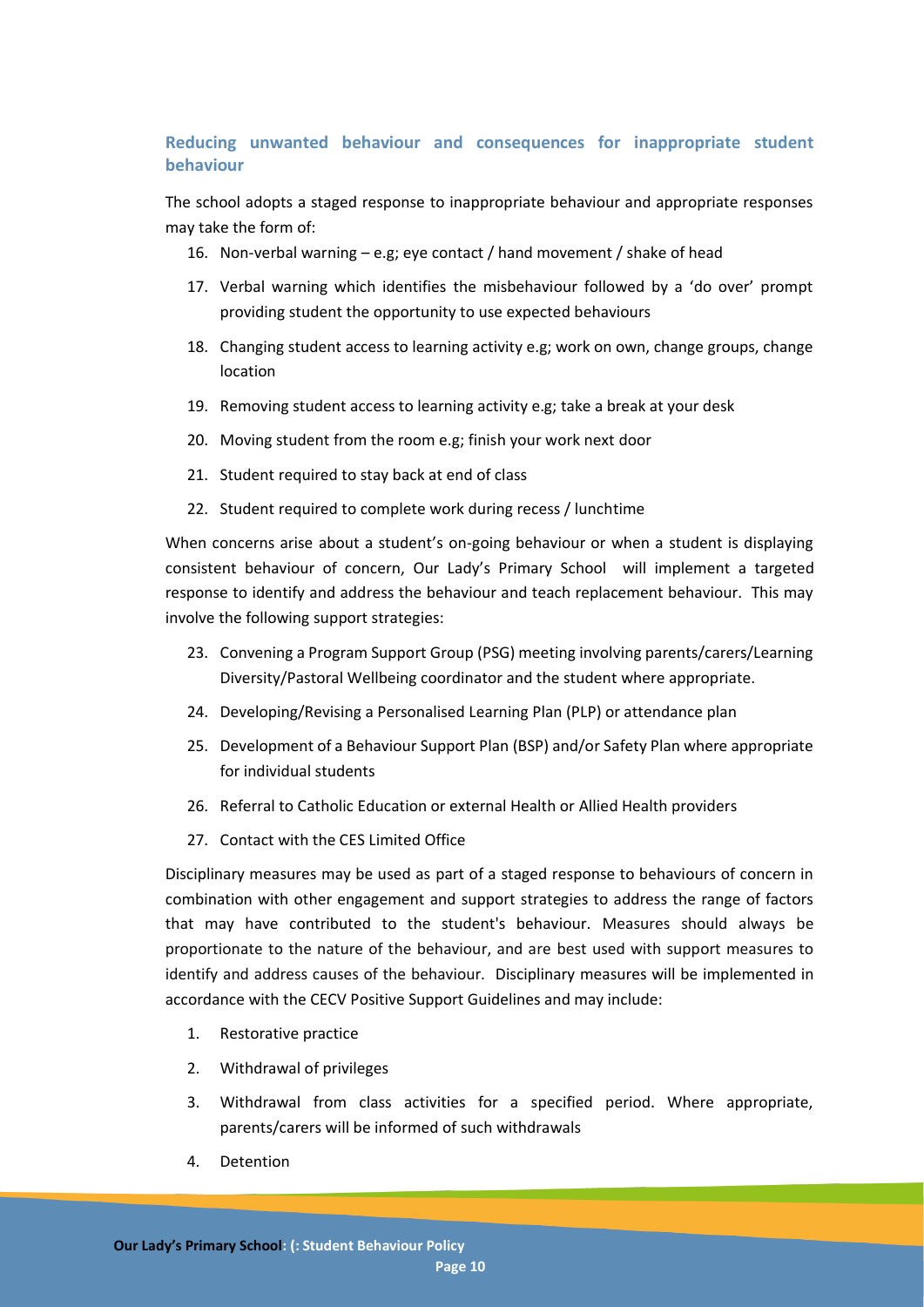- 5. Withdrawal from class if a student's behaviour significantly interferes with the rights of other students to learn or the capacity of a teacher to teach a class. In situations where the student is not able to comply with the instruction to relocate, the class (all other students) will be re-located/evacuated. The student may be temporarily isolated from regular classroom activities to provide an opportunity to de-escalate or for a specified period of time. Parents/carers should be informed of such withdrawals.
- 6. Suspension (in-school and out of school)
- 7. Negotiated transfer
- 8. Expulsion

A student may be excluded from school in situations where all other measures have been implemented without success, or where an immediate suspension is the only appropriate course of action in response to the student's behaviour which may put the health, safety and well-being of other students, staff or themselves at significant risk.

If other strategies are unsuccessful in modifying student behaviour, the school will follow the CES Limited Student Behaviour Framework and CES Limited Suspension, Negotiated Transfer and Expulsion Policy.

See [Appendix 1](#page-11-0) for further information on these measures.

#### **Corporal punishment**

The use of corporal punishment is expressly prohibited at the school and under the *Education and Training Reform Act 2006* (Vic).

### **Consultation**

As every child's educational needs can change over time, it will often be necessary for the school to review any additional assistance that is being provided to the child, in consultation with parents/guardians and the child's treating medical/allied health professionals, in order to assess:

- 1. whether the additional assistance remains necessary and/or appropriate to the child's needs;
- 2. whether the additional assistance is having the anticipated positive effect on the child's individual physical, functional, emotional or educational goals; and
- 3. whether it remains within the school's ability to continue to provide the additional assistance, given any limitations that may exist.

## **13. Assessing and Mitigating Risk**

To assist the school to discharge its safety responsibilities, this school will adhere to an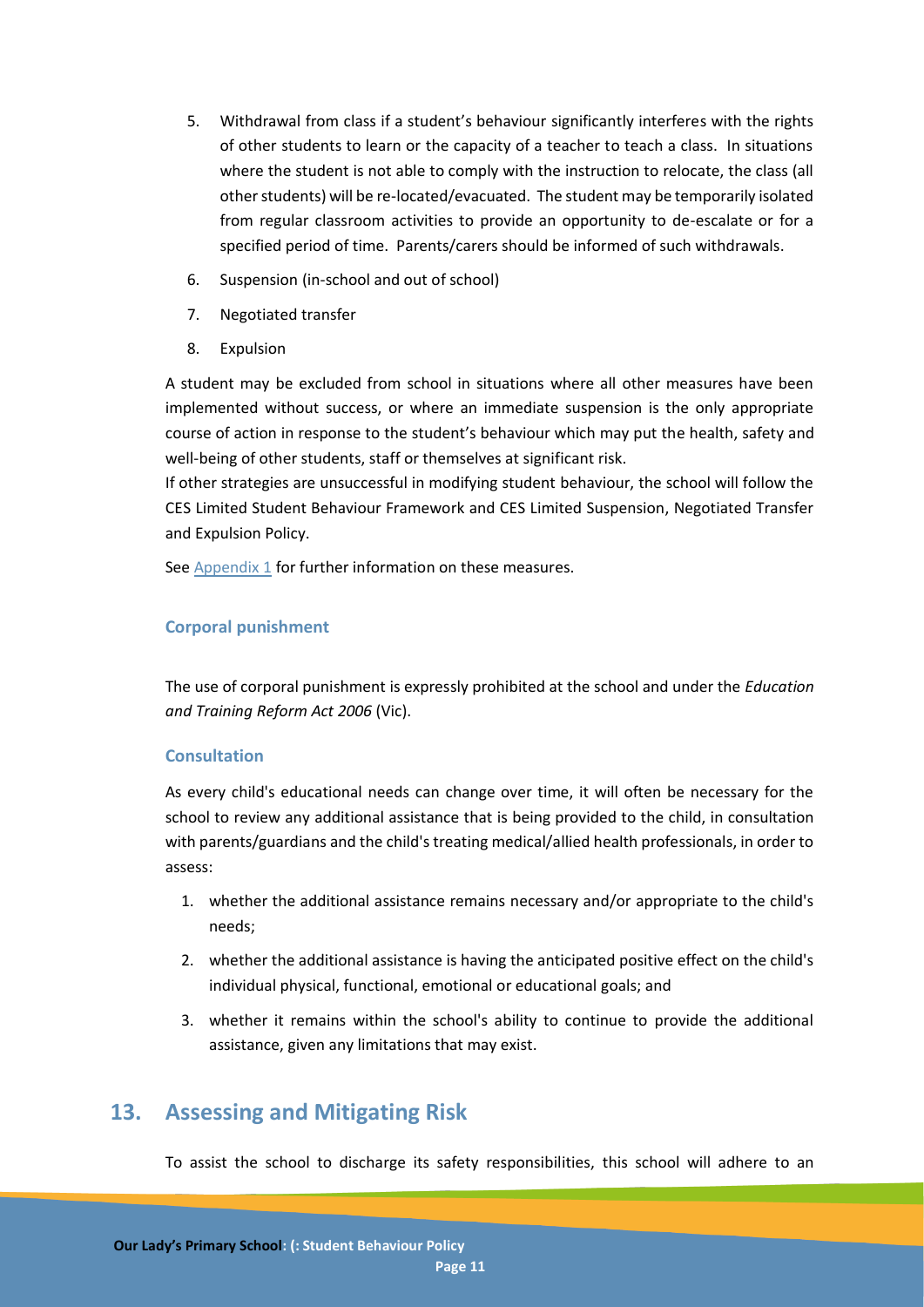Occupational Health & Safety Program through which potential safety hazards are identified and analysed in terms of the likelihood of an event occurring, and the potential consequences if the event was to occur. A similar risk-based approach is taken with respect to Student Duty of Care, with the definitions of likelihood and consequences. The school may engage the services of the CES Limited for the purpose of assessing student safety risks and determining how best to support the needs of the students, staff and broader community.

It is important that all staff consistently enforce school rules and safety policies, and actively engage in ensuring the physical and emotional wellbeing of students.

## <span id="page-11-0"></span>**14. Policy Evaluation and Review**